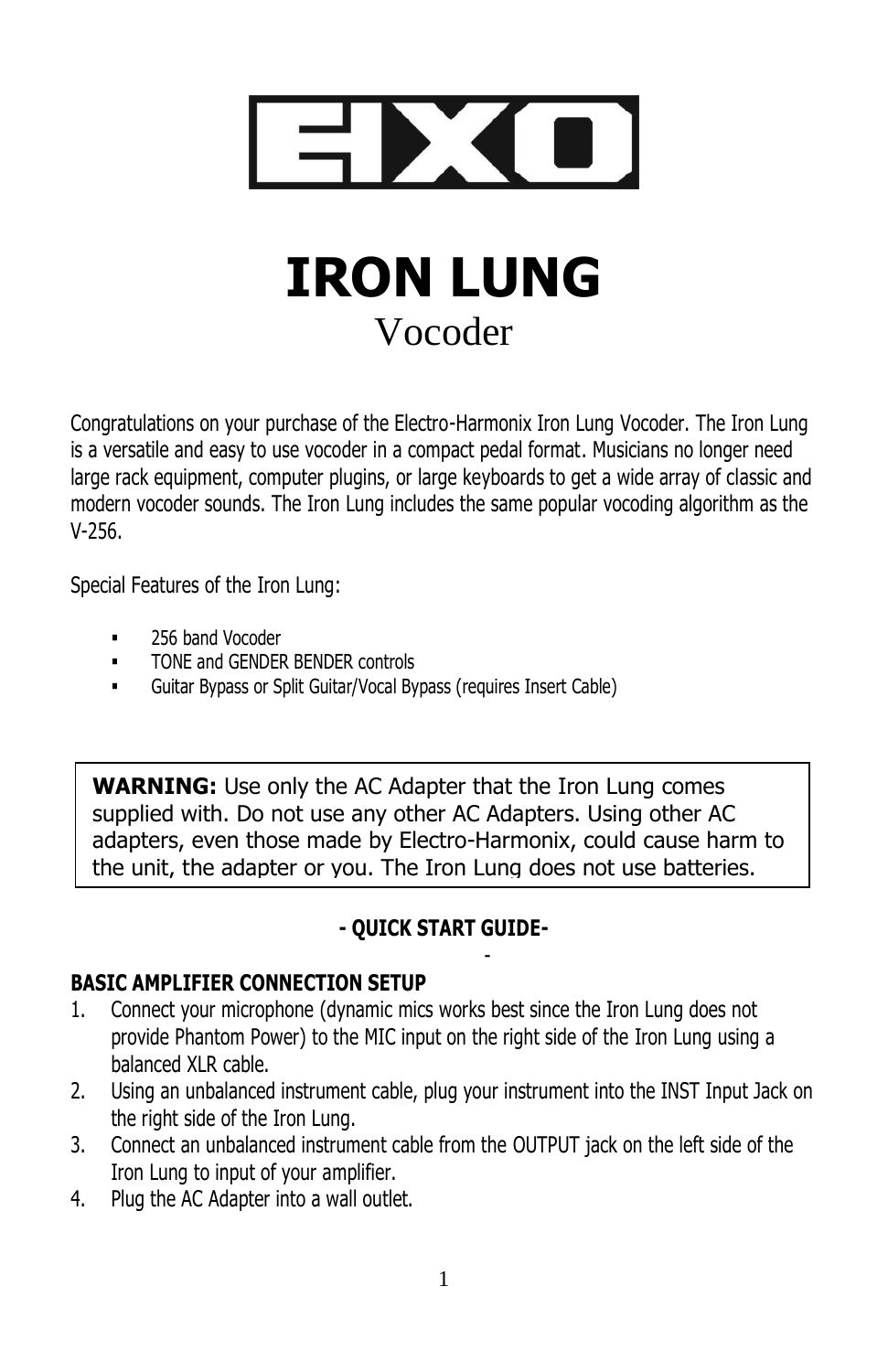- 5. Plug the barrel connector of the AC Adapter into the 9V power jack at the top of the Iron Lung. **Polarity is center negative**.
- 6. Turn both knobs to their middle, 12 o'clock positions.
- 7. Set the Mic Gain switch to the middle position.
- 8. Push the MIC BYPASS footswitch until its associated LED is lit. Play your instrument, while singing or talking into the microphone. You should hear the vocoding effect. **Remember you will only output from the Iron Lung when you are playing your instrument and speaking into the microphone.**
- 9. If you connect a guitar to the input of the Iron Lung, try adding a distortion pedal between your guitar and the Iron Lung, this will help to emphasize the vocoder effect.

# **- CONTROLS, INDICATORS & I/O-**

# **TONE**

This knob adjusts the tonal quality of the effect. Fully CCW emphasizes lower frequencies and fully CW emphasizes higher frequencies. Additionally as the TONE knob is turned CW from noon, harmonic overtones are added to the instrument signal to make them sound fuller and richer. The added harmonic overtones are especially useful when you using a dry electric guitar straight into the Iron Lung.

## **GENDER BENDER**

Formant shift corresponds roughly to the length of the vocal tract. Bass and baritone singers have longer vocal tracts than sopranos and tenors.

The GENDER BENDER knob adjusts the amount of formant shift that is applied to the effected signal. For knob settings above noon, the formant will shift upward, which is equivalent to shortening the vocal tract, to sound more female. For knob settings below noon, the formant will shift downward, which is equivalent to lengthening the vocal tract, to sound more male. At noon, there is no formant shift.

# **BYPASS FOOTSWITCH / STATUS LED**

The BYPASS footswitch toggles the Iron Lung between effect mode and bypass mode. If the STATUS LED is lit, then the Iron Lung is in effect mode. If the STATUS LED is off, then the Iron Lung is in bypass mode.

**NORMAL BYPASS mode:** when a standard mono guitar cable is plugged into the Iron Lung's output jack, while the Iron Lung is set to bypass, your unaffected instrument is output through the OUTPUT jack and the effect is muted. In effect mode the dry guitar is muted and only the effected vocal signal is passed through the OUTPUT jack.

**SPLIT BYPASS mode:** when a TRS Insert Cable is plugged into the OUTPUT jack before applying power. In bypass mode, the instrument is output on the TIP of the OUTPUT jack and the vocal is output on the RING of the OUTPUT jack. In effect mode, the effect will be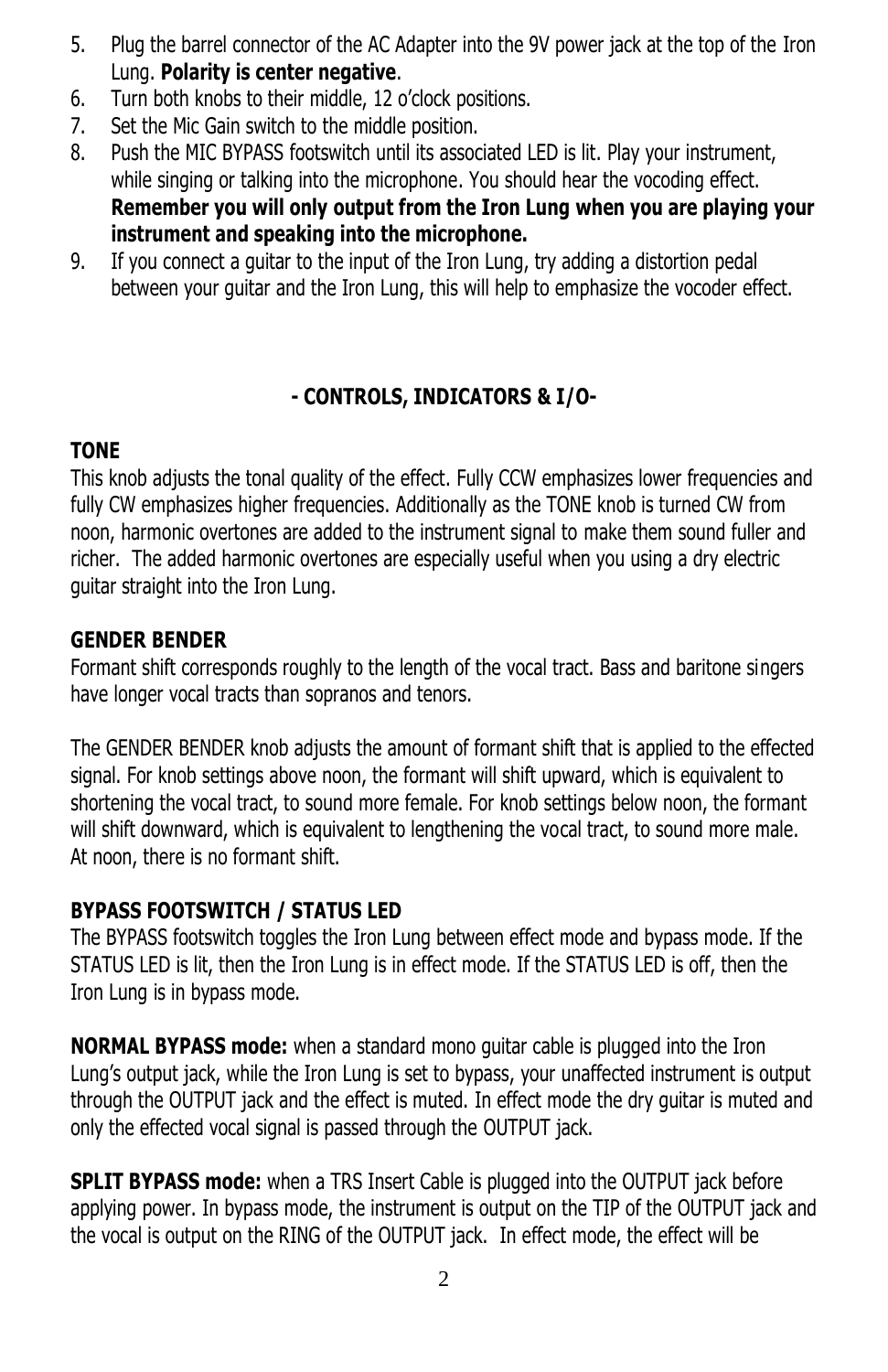present on both the Tip and Ring of the insert cable. **NB: in order to use Split Bypass, the insert cable must be plugged into the Iron Lung's Output jack before applying power to the Iron Lung.**

#### **MIC GAIN TOGGLE SWITCH**

Use this switch to change the sensitivity of the mic pre-amp in the Iron Lung. Experiment with your setup to see whether LO, MID, or HI gain mode works best.

#### **MIC INPUT XLR Jack**

The MIC INPUT XLR jack is a fully balanced microphone input. Connect your microphone directly to this input jack. The input impedance at the MIC INPUT XLR jack is 10 k $\Omega$ .

#### **INST INPUT ¼" Jack**

Plug the output of your instrument into the INST INPUT jack. The input impedance presented at the INST INPUT jack is 520 k $\Omega$ .

### **INST OUTPUT ¼" Jack**

The Iron Lung's effect is output on this jack. In BYPASS mode, this jack outputs your dry guitar signal. In SPLIT BYPASS mode the jack outputs dry guitar signal to the TIP and MIC vocal to the RING of an Insert Cable (enabled when the Iron Lung is powered up with an Insert Cable plugged into the OUTPUT). While in effect mode, the effect signal is present on both the Tip and Ring contacts of the OUTPUT jack. Connect this output to your amp, effect pedals or other devices. The output impedance is 550  $\Omega$ .

#### **9V Power Jack**

Plug the output of the Iron Lung's supplied AC Adapter into the 9V power jack located at the top of the Iron Lung. The Iron Lung requires 9 to 9.6VDC at 200mA with a center negative plug. The Iron Lung accepts Boss style AC Adapters.

### **TECHNICAL SPECIFICATIONS**

A/D and D/A Conversion Sample Rate = 71.5 kHz  $A/D$  and  $D/A$  Conversion Bit Resolution = 24 bits Current Draw = 150 mA @ 9VDC

#### **- WARRANTY INFORMATION -**

Please register online at http://www.ehx.com/product-registration or complete and return the enclosed warranty card within 10 days of purchase. Electro-Harmonix will repair or replace, at its discretion, a product that fails to operate due to defects in materials or workmanship for a period of one year from date of purchase. This applies only to original purchasers who have bought their product from an authorized Electro-Harmonix retailer. Repaired or replaced units will then be warranted for the unexpired portion of the original warranty term.

If you should need to return your unit for service within the warranty period, please contact the appropriate office listed below. Customers outside the regions listed below, please contact EHX Customer Service for information on warranty repairs at info@ehx.com or +1-718-937-8300. USA